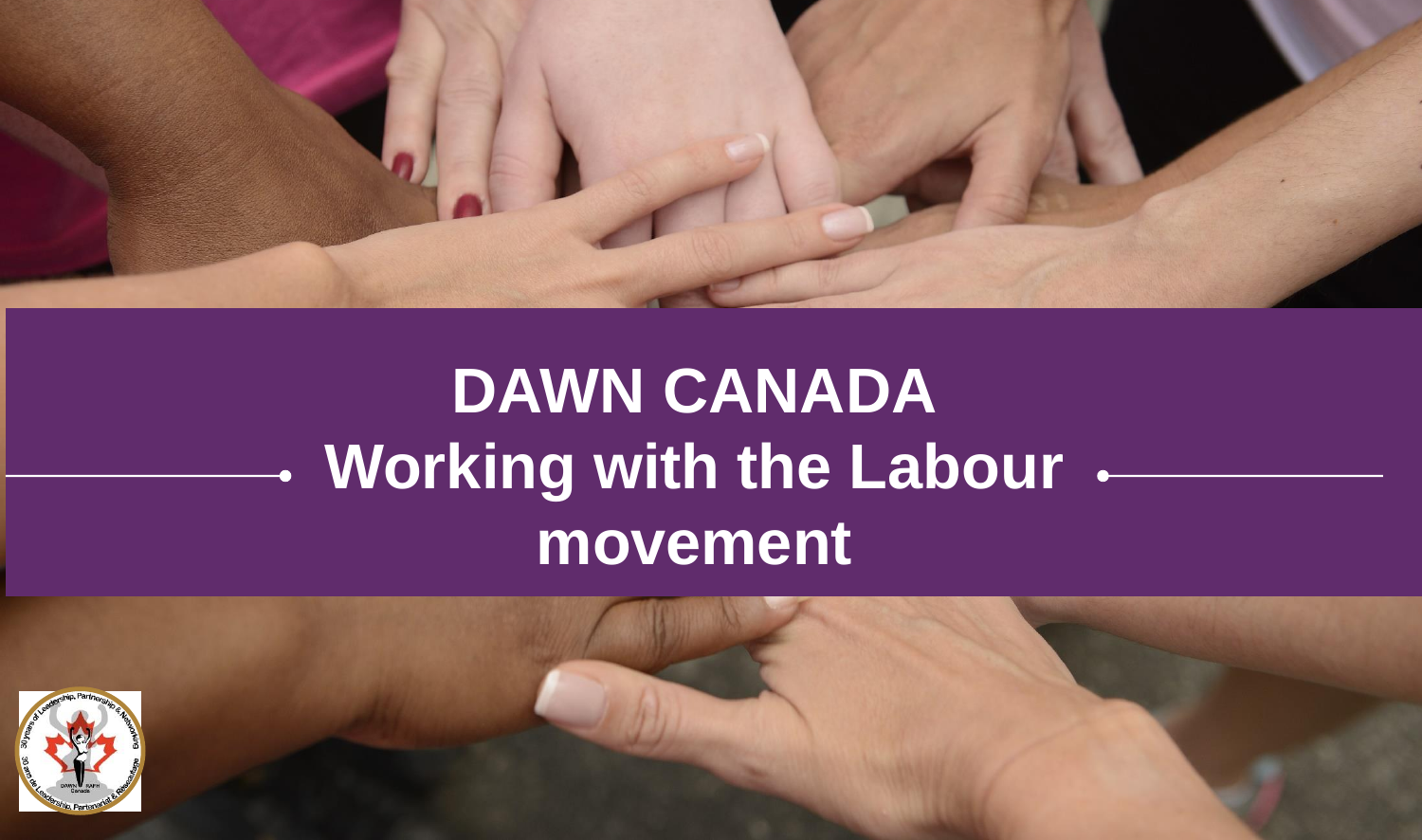# Nearly 60%

of all complaints received by the Canadian Human Rights Commission in 2015 were based on the grounds of disability.

> Canadian Human Rights Commission: http://www.chrcreport.ca/en/numbers

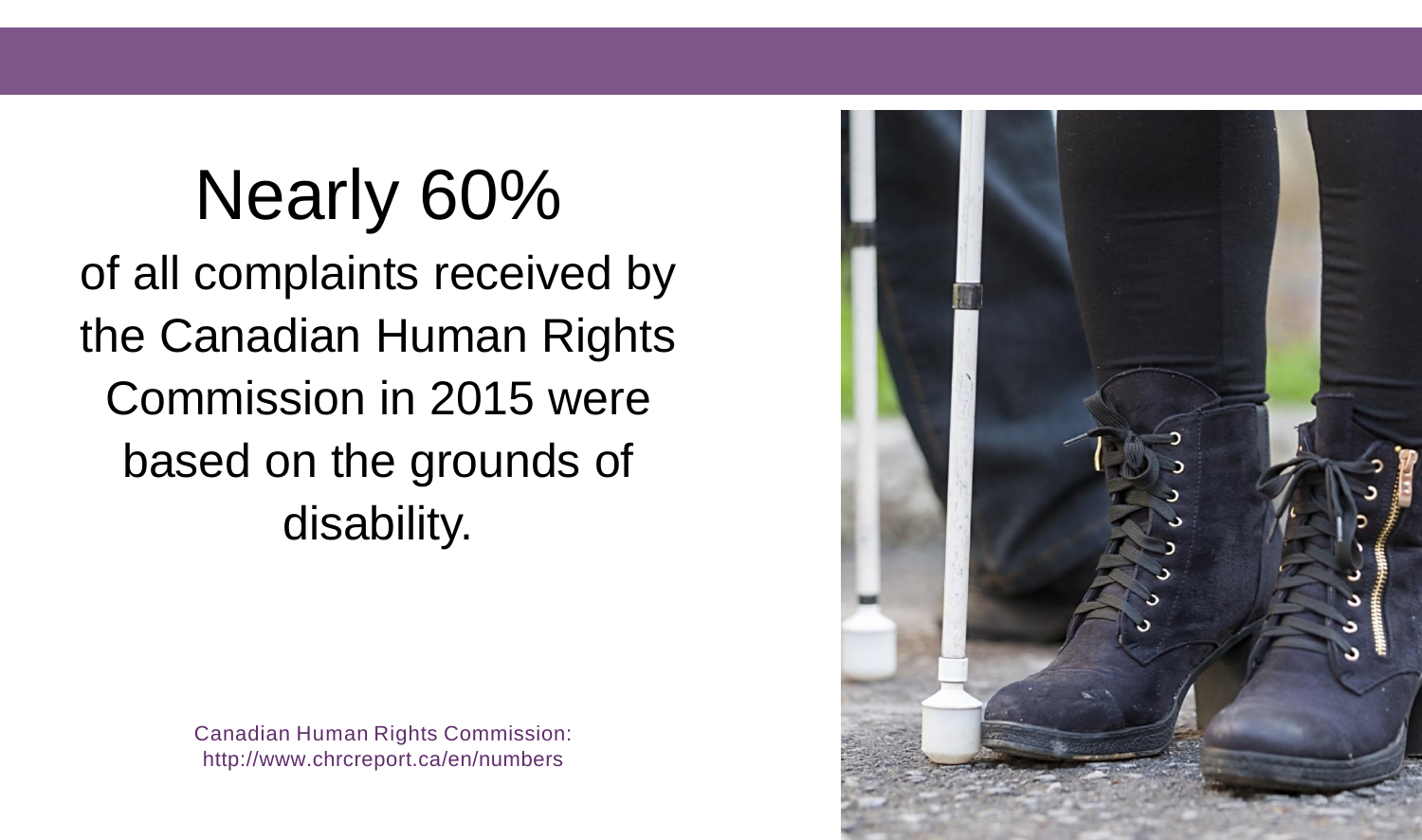The new federal government is committed to introducing accessibility and inclusion legislation over the course of its mandate, with the overarching objective being to "eliminate systemic barriers and deliver equality of opportunity."

(Office of the Prime Minister of Canada 2015a).

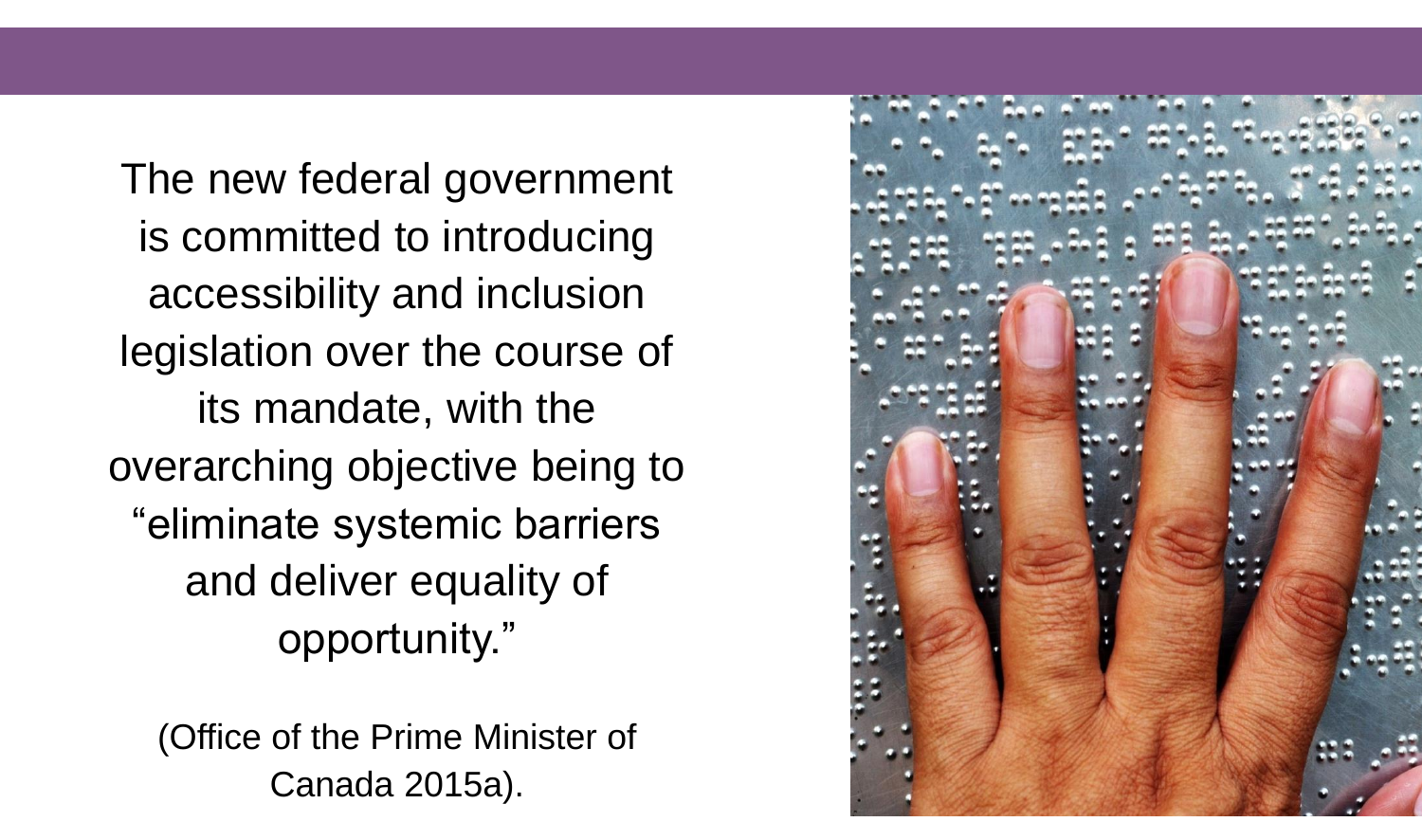## **FOUR PILLARS: Research, Education, Policy Reform and Advocacy**

## • **RESEARCH**

We work with community-based researchers and academic partners to shift the discussion around how research and community development can and should be done using an intersectional approach.

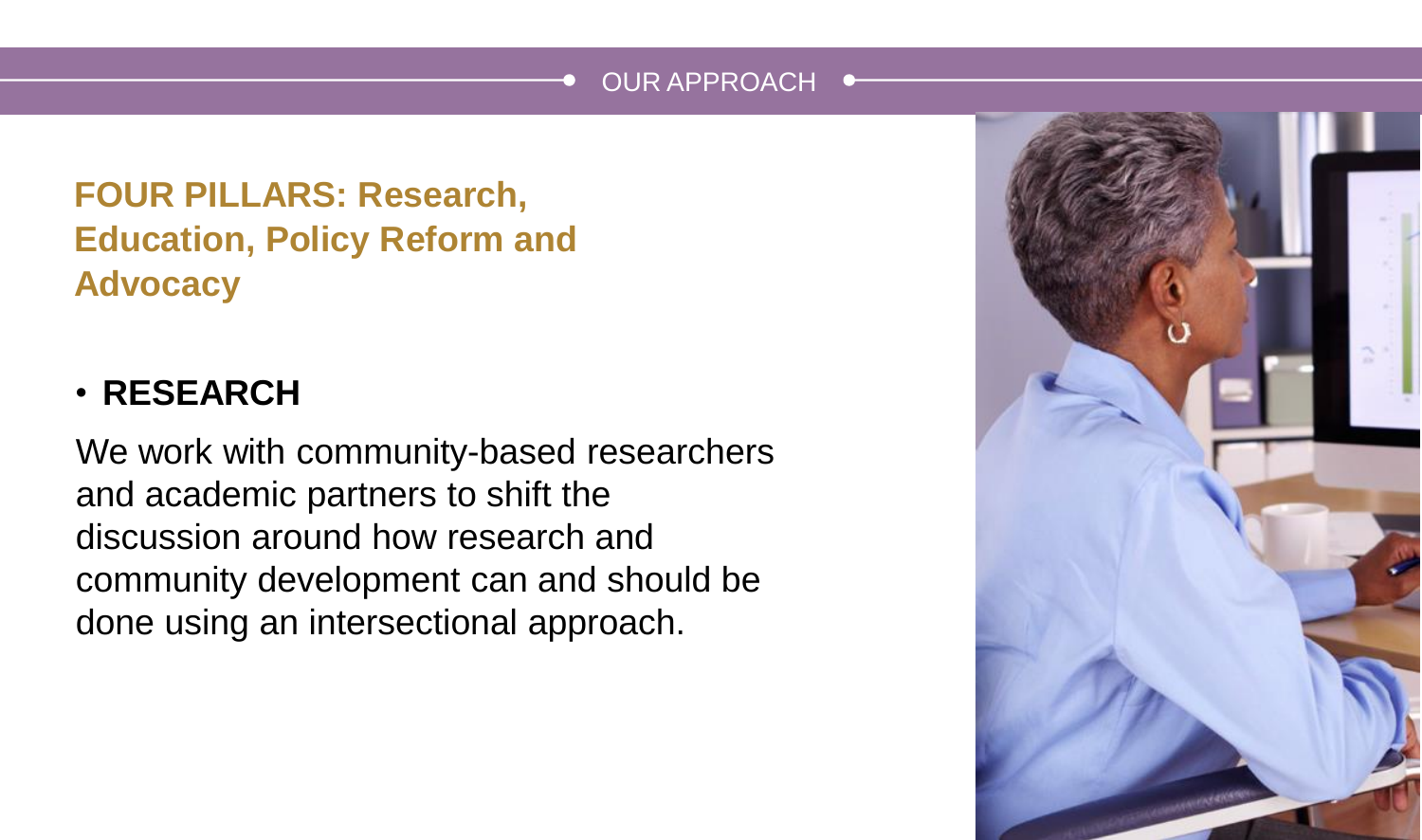#### OUR APPROACH

## **FOUR PILLARS: Research, Education, Policy Reform and Advocacy**

# • **EDUCATION**

We develop curriculum tools to deepen knowledge and skill in the practice of inclusion on the part of instructors, students and service providers in a variety of settings. At the community level, we create tools for the self-empowerment of women with disabilities and Deaf women.

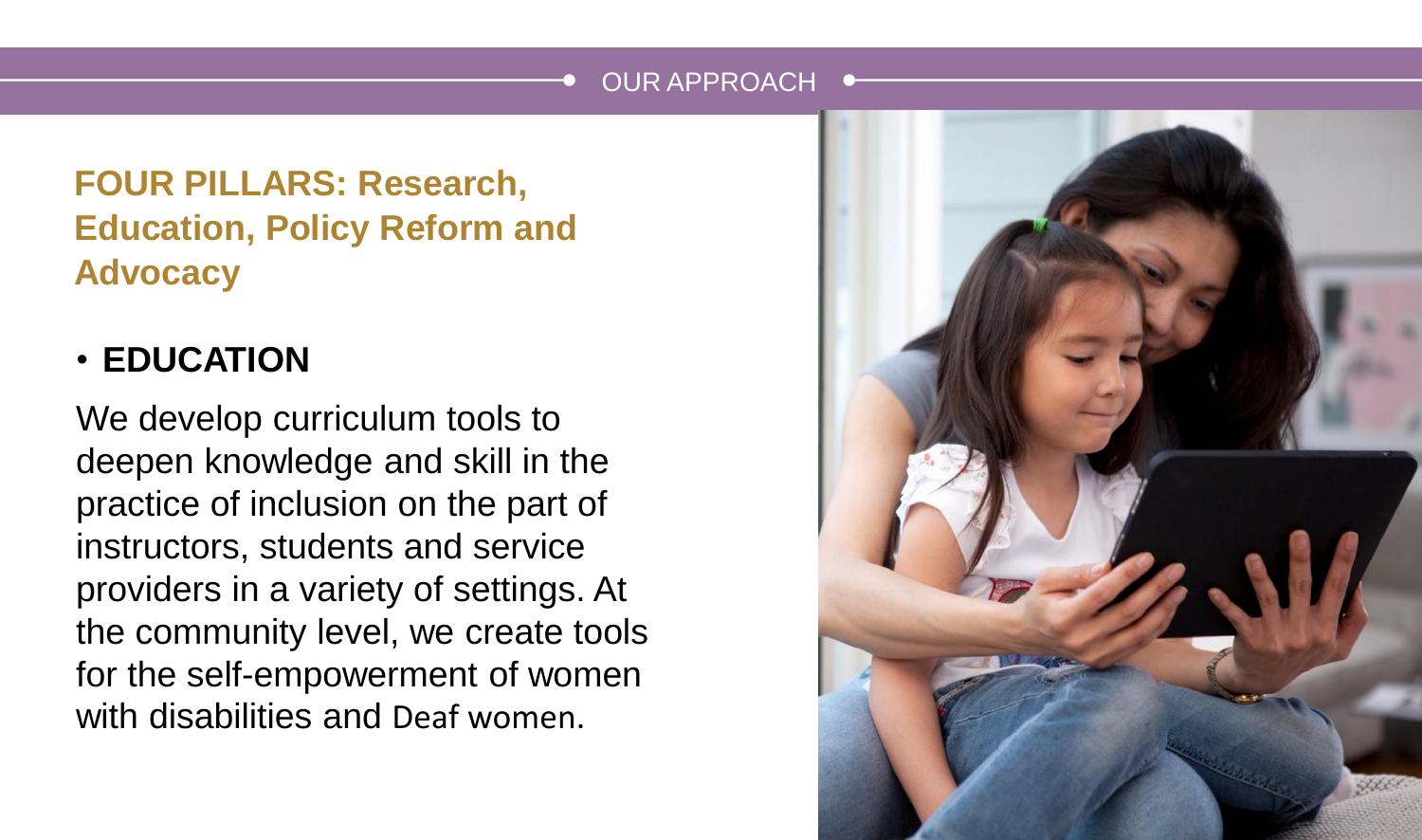#### OUR APPROACH

**FOUR PILLARS: Research, Education, Policy Reform and Advocacy**

### • **POLICY REFORM**

We continue to challenge and engage policy-makers in the review and development of policies so that they are informed by community-defined needs.

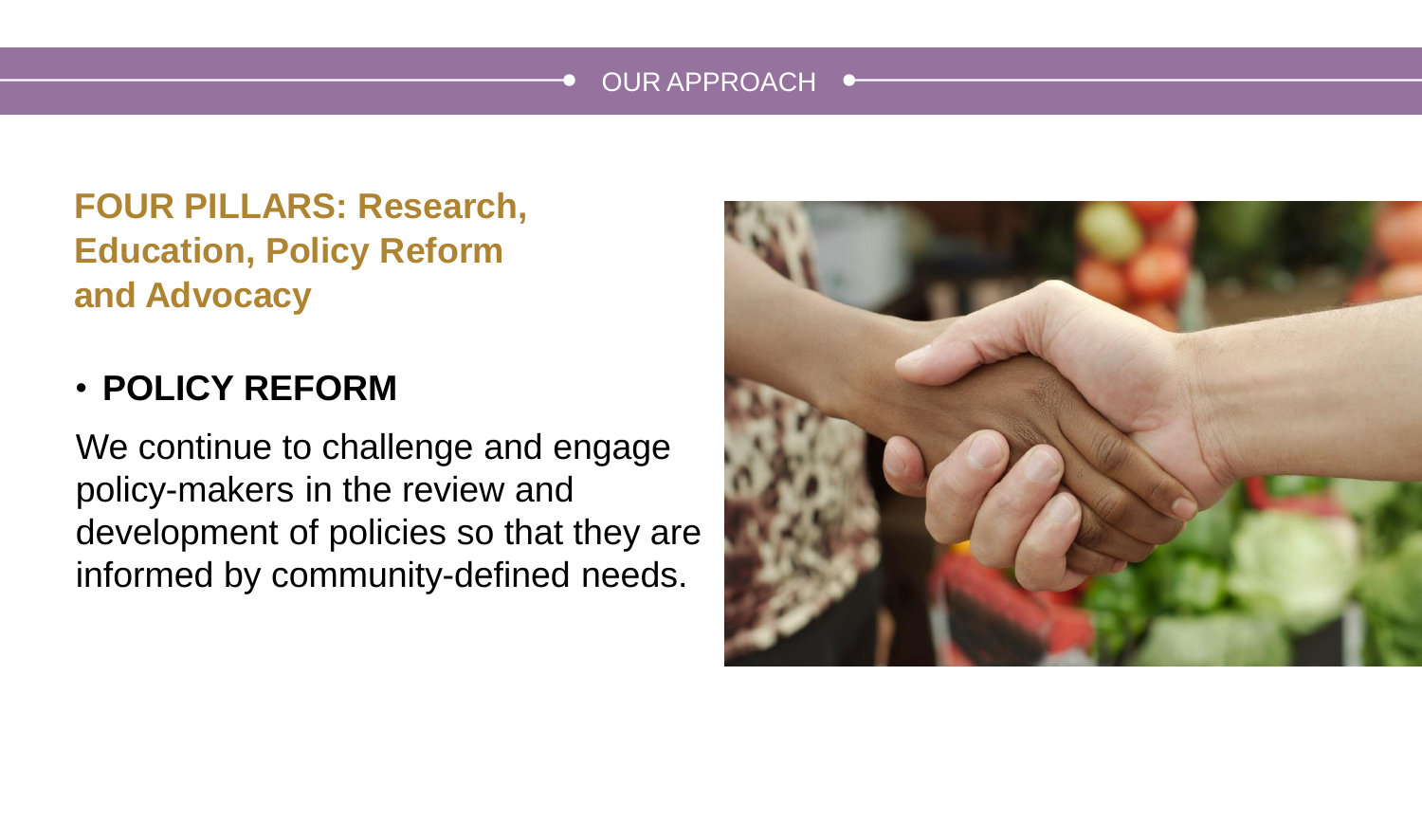**FOUR PILLARS: Research, Education, Policy Reform and Advocacy**

### • **ADVOCACY**

We are committed to ensuring that the voices of women with disabilities and Deaf women are represented at decision-making tables in the areas that matter to us most.

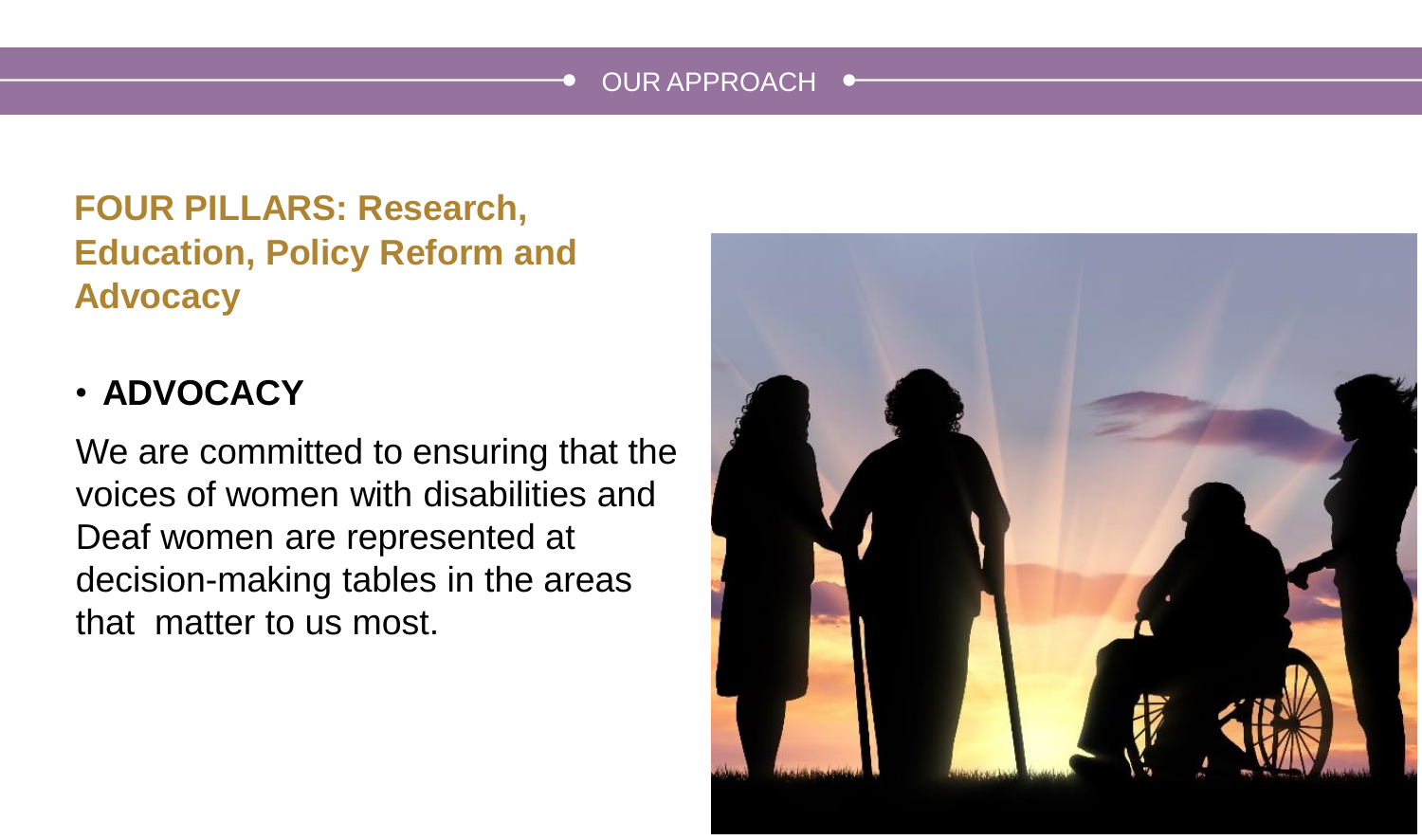## **ADDRESSING SYSTEMIC BARRIERS THROUGH POLICY CHANGE**

## **Legislation, Policy and Service Responses to Violence Against Women with Disabilities and Deaf Women in Canada - LPS** (2015 - 2018)

• a three-year project focused on policy, legislation, and services for women with disabilities and Deaf women who have experienced sexual assault, abuse, and violence;

Project Goals:

- to encourage police, victim services agencies, and anti-violence groups to better address systemic barriers faced by women with disabilities and Deaf women;
- to raise awareness around these issues; and
- to empower women with disabilities to raise their voices and actively participate in advocating for policy reforms and improved services;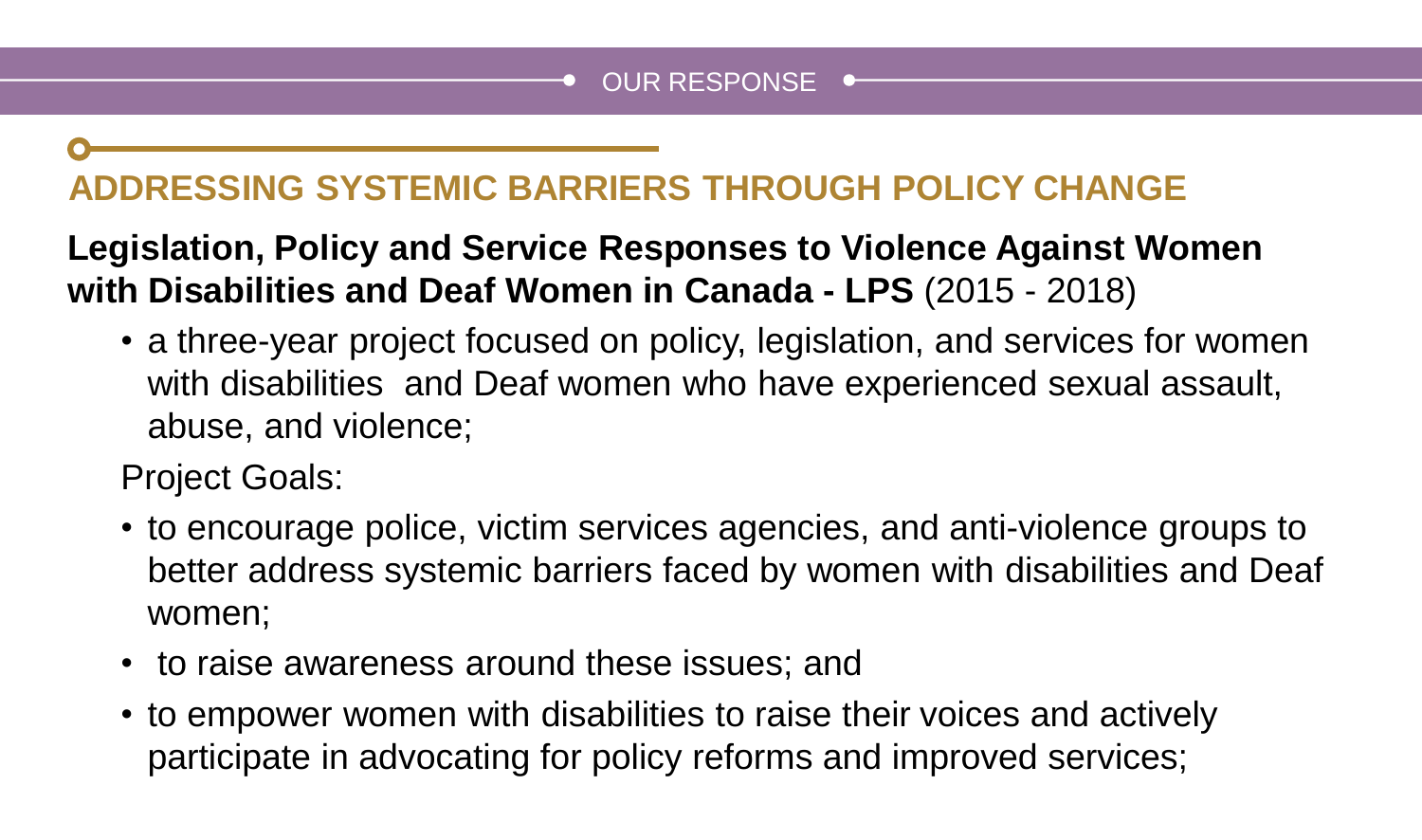## **PROUD TO PARTNER WITH LABOUR!**

- December 2015 PSAC Women's Committee Presentation on Domestic Violence At Work
- Members of the Domestic Violence at Work **Network**
- Proud participants in the CFNU campaign for a new national HEALTH ACCORD
- Labour Code changes Flexible Work
- CUPE SCFP National Women's Committee Joint meeting with National Person with Disabilities Committee – October 2016
- Rise up! CLC Human Rights Conference October 2016
- UNIFOR Ontario Region Council meeting December 2016